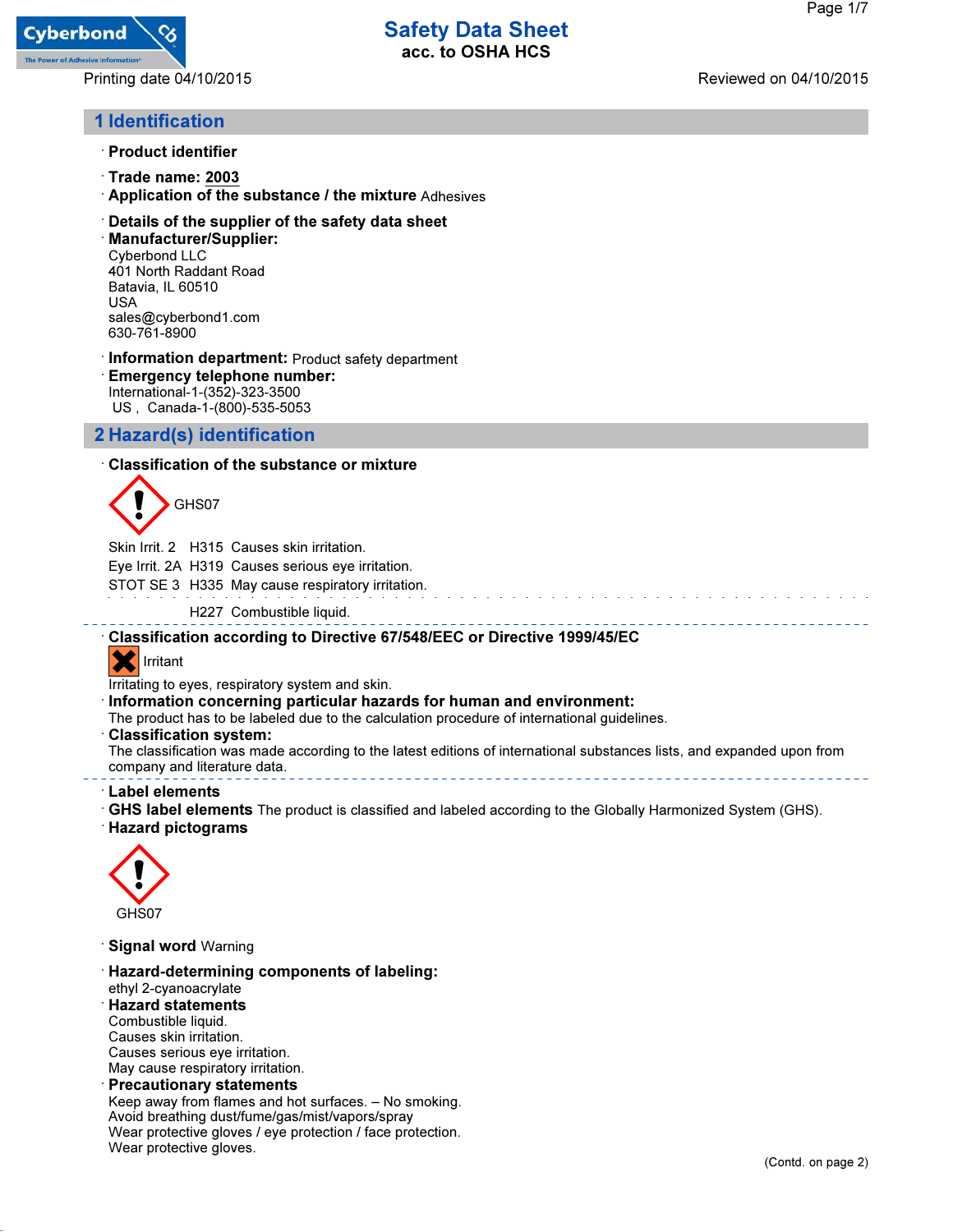Printing date 04/10/2015 **Reviewed on 04/10/2015** 

Wear eye protection / face protection.

### Trade name: 2003

(Contd. of page 1)

Wash thoroughly after handling. Use only outdoors or in a well-ventilated area. If in eyes: Rinse cautiously with water for several minutes. Remove contact lenses, if present and easy to do. Continue rinsing. Specific treatment (see on this label). IF INHALED: Remove victim to fresh air and keep at rest in a position comfortable for breathing. Call a poison center/doctor if you feel unwell. If skin irritation occurs: Get medical advice/attention. If eye irritation persists: Get medical advice/attention. In case of fire: Use for extinction: CO2, powder or water spray. If on skin: Wash with plenty of water. Take off contaminated clothing and wash it before reuse. Store locked up. Store in a well-ventilated place. Keep container tightly closed. Store in a well-ventilated place. Keep cool. Dispose of contents/container in accordance with local/regional/national/international regulations. **Other hazards** · Results of PBT and vPvB assessment · PBT: Not applicable. · vPvB: Not applicable. 3 Composition/information on ingredients

#### · Chemical characterization: Mixtures

· Description: Mixture of the substances listed below with nonhazardous additions.

#### Dangerous components:

7085-85-0 ethyl 2-cyanoacrylate 50-100%

#### 4 First-aid measures

#### · Description of first aid measures

- · After inhalation: Supply fresh air; consult doctor in case of complaints.
- · After skin contact: Immediately wash with water and soap and rinse thoroughly.
- · After eye contact: Rinse opened eye for several minutes under running water. Then consult a doctor.
- · After swallowing: Call a doctor immediately.
- · Information for doctor:
- · Most important symptoms and effects, both acute and delayed Breathing difficulty
- · Indication of any immediate medical attention and special treatment needed No further relevant information available.

### 5 Fire-fighting measures

- · Extinguishing media
- · Suitable extinguishing agents:
- CO2, extinguishing powder or water spray. Fight larger fires with water spray or alcohol resistant foam.
- · For safety reasons unsuitable extinguishing agents: Water with full jet
- $\cdot$  Special hazards arising from the substance or mixture Nitrogen oxides (NOx)
- · Advice for firefighters
- · Protective equipment: Wear self-contained respiratory protective device.

#### 6 Accidental release measures

- · Personal precautions, protective equipment and emergency procedures Ensure adequate ventilation
- · Environmental precautions: Do not allow to enter sewers/ surface or ground water.

#### · Methods and material for containment and cleaning up:

Absorb with liquid-binding material (sand, diatomite, acid binders, universal binders, sawdust).

Allow to solidify. Pick up mechanically. Ensure adequate ventilation.

Do not use cotton or natural fiber cloths for clean up

#### **Reference to other sections**

See Section 7 for information on safe handling.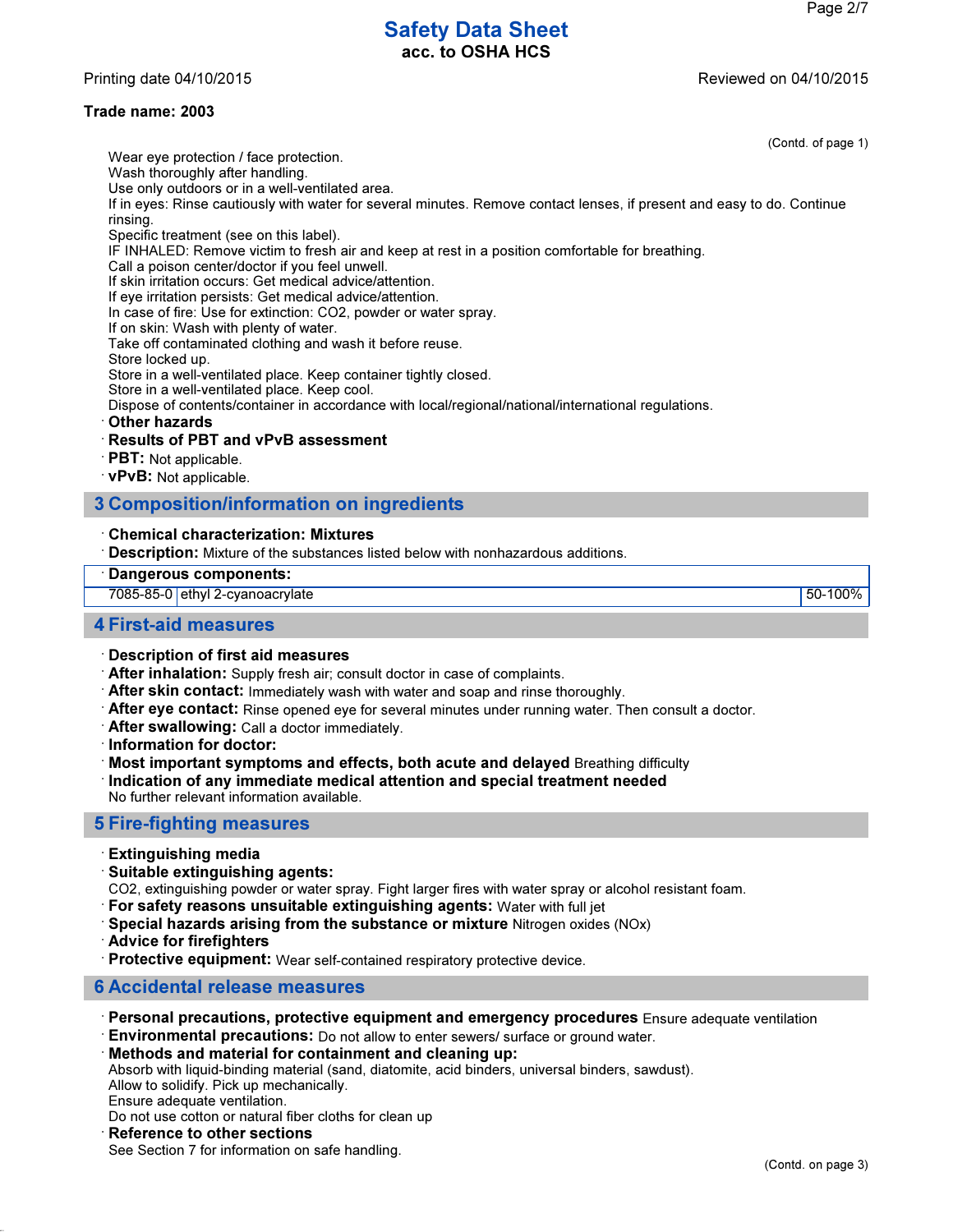Printing date 04/10/2015 **Reviewed on 04/10/2015** 

#### Trade name: 2003

(Contd. of page 2)

See Section 8 for information on personal protection equipment. See Section 13 for disposal information.

#### 7 Handling and storage

#### · Handling:

#### · Precautions for safe handling

- Store in cool, dry place in tightly closed receptacles.
- Keep away from heat and direct sunlight.
- Ensure good ventilation/exhaustion at the workplace.
- · Information about protection against explosions and fires: No special measures required.
- · Conditions for safe storage, including any incompatibilities
- · Storage:
- · Requirements to be met by storerooms and receptacles:
- Store in a cool location.
- Store only in the original receptacle.
- · Information about storage in one common storage facility: Store away from oxidizing agents.
- · Further information about storage conditions: Keep receptacle tightly sealed.
- · Specific end use(s) No further relevant information available.

#### 8 Exposure controls/personal protection

· Additional information about design of technical systems: No further data; see item 7.

#### · Control parameters

#### · Components with limit values that require monitoring at the workplace:

7085-85-0 ethyl 2-cyanoacrylate

TLV Long-term value: 1 mg/m<sup>3</sup>, 0.2 ppm

Additional information: The lists that were valid during the creation were used as basis.

#### · Exposure controls

- · Personal protective equipment:
- · General protective and hygienic measures:

The usual precautionary measures for handling chemicals should be followed.

Keep away from foodstuffs, beverages and feed.

Immediately remove all soiled and contaminated clothing.

Wash hands before breaks and at the end of work.

Avoid contact with the eyes and skin.

· Breathing equipment: Not necessary if room is well-ventilated.

· Protection of hands:



Protective gloves

Impervious gloves

The glove material has to be impermeable and resistant to the product/ the substance/ the preparation.

Selection of the glove material on consideration of the penetration times, rates of diffusion and the degradation

#### **Material of gloves**

The selection of the suitable gloves does not only depend on the material, but also on further marks of quality and varies from manufacturer to manufacturer. As the product is a preparation of several substances, the resistance of the glove material can not be calculated in advance and has therefore to be checked prior to the application. Nitrile rubber, NBR

#### Penetration time of glove material

The exact break through time has to be found out by the manufacturer of the protective gloves and has to be observed. · Not suitable are gloves made of the following materials:

Cotton or natural fibers

PVC gloves

(Contd. on page 4)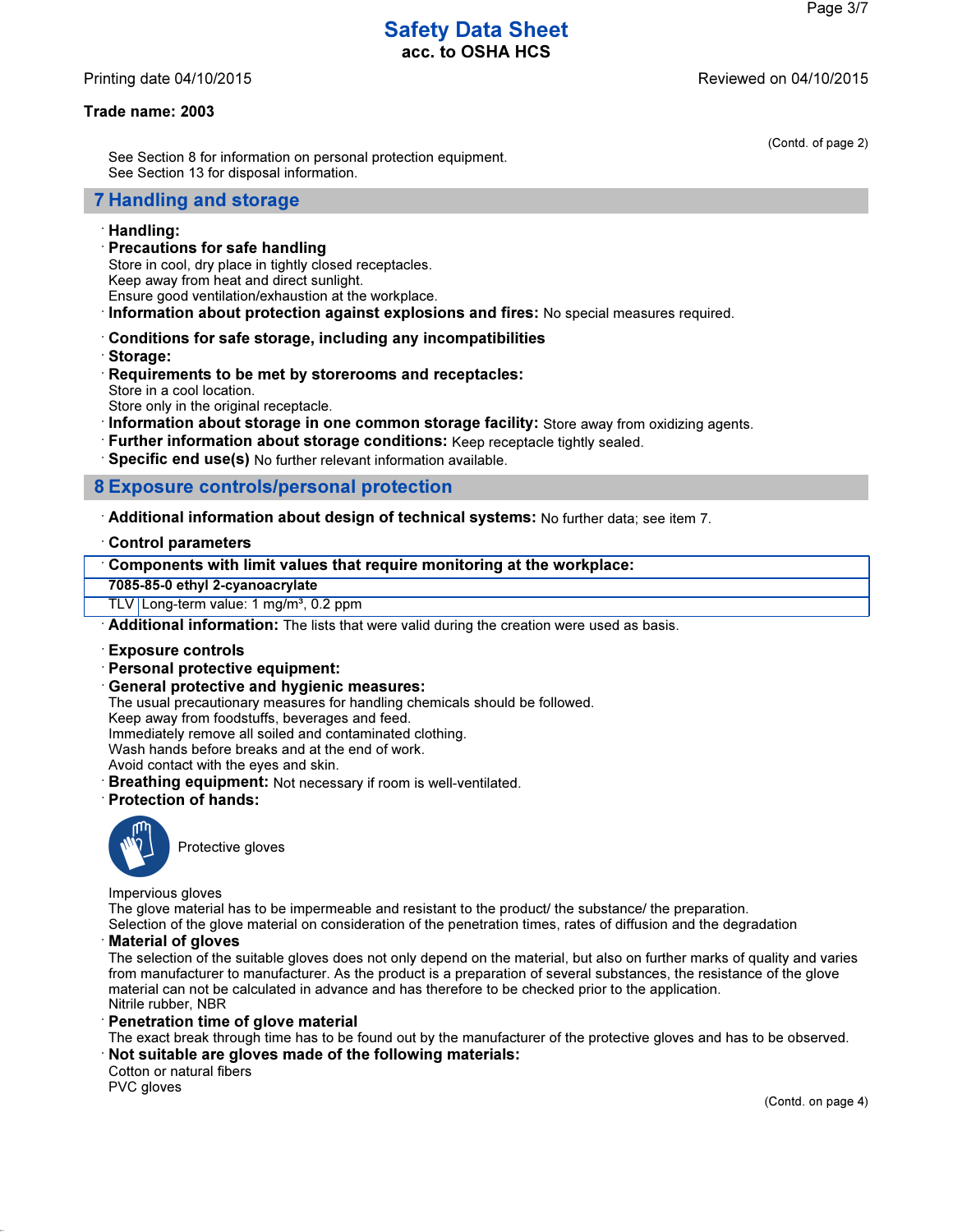Printing date 04/10/2015 **Printing date 04/10/2015** 

### Trade name: 2003

| Eye protection:<br>Safety glasses                                                                                |                                                                                                 |
|------------------------------------------------------------------------------------------------------------------|-------------------------------------------------------------------------------------------------|
| Tightly sealed goggles                                                                                           |                                                                                                 |
| <b>Body protection: Protective work clothing</b>                                                                 |                                                                                                 |
| <b>9 Physical and chemical properties</b>                                                                        |                                                                                                 |
| Information on basic physical and chemical properties<br><b>General Information</b><br>Appearance:               |                                                                                                 |
| Form:<br>Color:<br>· Odor:                                                                                       | Liquid<br>Colorless                                                                             |
| Odour threshold:                                                                                                 | Characteristic<br>Not determined.                                                               |
| · pH-value:                                                                                                      | Not determined.                                                                                 |
| <b>Change in condition</b><br><b>Melting point/Melting range:</b><br><b>Boiling point/Boiling range:</b>         | Undetermined<br>> 150 °C (> 302 °F)                                                             |
| · Flash point:                                                                                                   | 87 °C (189 °F)                                                                                  |
| · Flammability (solid, gaseous):                                                                                 | Not applicable.                                                                                 |
| · Ignition temperature:                                                                                          |                                                                                                 |
| <b>Decomposition temperature:</b>                                                                                | Not determined.                                                                                 |
| <b>∴Auto igniting:</b>                                                                                           | Product is not selfigniting.                                                                    |
| Danger of explosion:                                                                                             | Not determined.                                                                                 |
| <b>Explosion limits:</b><br>Lower:<br><b>Upper:</b>                                                              | Not determined.<br>Not determined.                                                              |
| Vapor pressure at 20 °C (68 °F):                                                                                 | $0.3$ hPa                                                                                       |
| $\cdot$ Density at 20 °C (68 °F):<br><b>Relative density</b><br><b>Vapour density</b><br><b>Evaporation rate</b> | 1.05 g/cm <sup>3</sup> (8.762 lbs/gal)<br>Not determined.<br>Not determined.<br>Not determined. |
| Solubility in / Miscibility with<br>Water:                                                                       | Not miscible or difficult to mix.                                                               |
| Partition coefficient (n-octanol/water): Not determined.                                                         |                                                                                                 |
| <b>Viscosity:</b><br>Dynamic:<br>Kinematic:                                                                      | Not determined.<br>Not determined.                                                              |
| <b>Solvent content:</b><br><b>Organic solvents:</b><br>Other information                                         | 0.0%<br>No further relevant information available.                                              |

# 10 Stability and reactivity

- · Reactivity
- · Chemical stability

· Thermal decomposition / conditions to be avoided: No decomposition if used according to specifications. (Contd. on page 5)

(Contd. of page 3)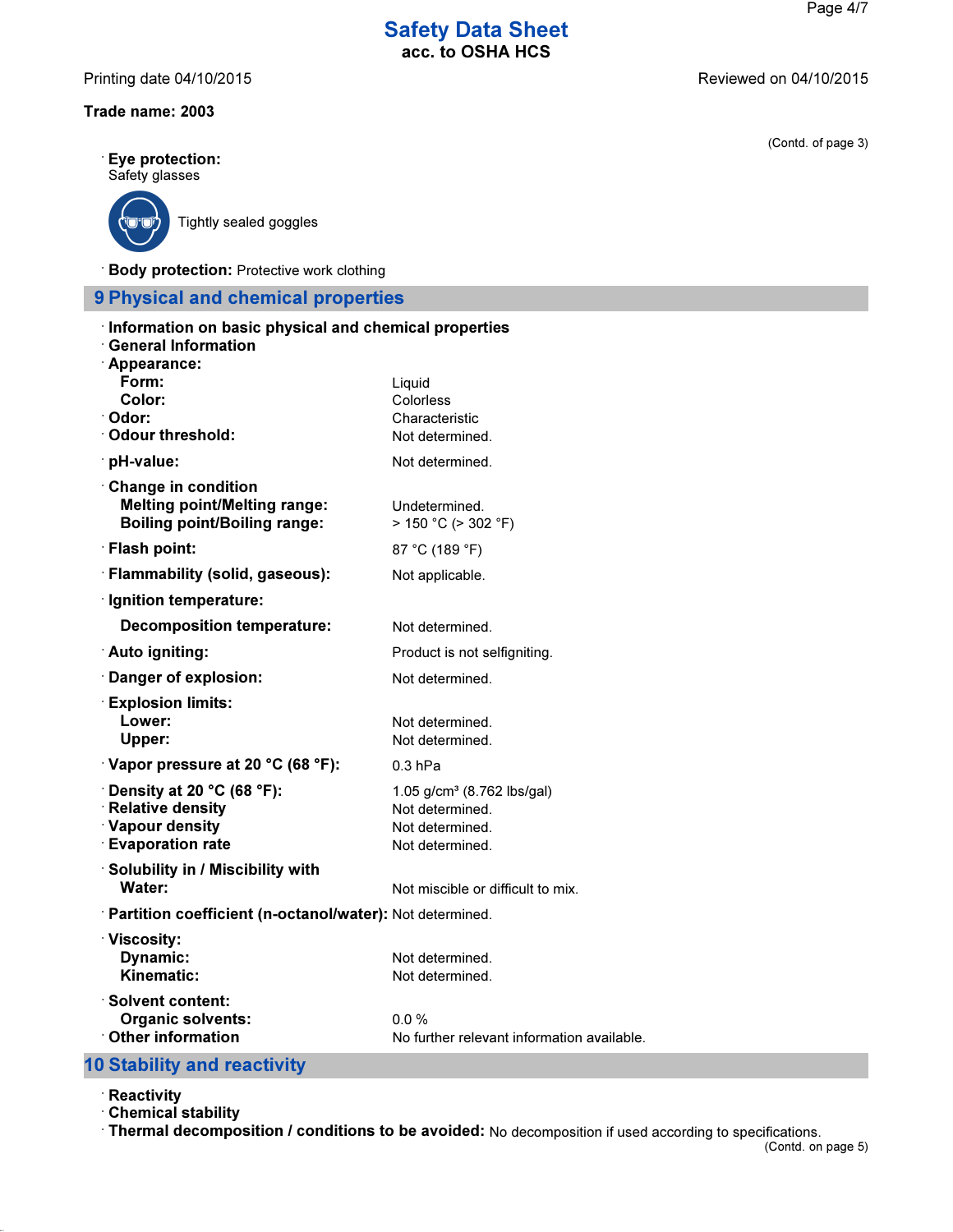Printing date 04/10/2015 Reviewed on 04/10/2015

### Trade name: 2003

(Contd. of page 4)

· Possibility of hazardous reactions

Reacts with alcohols, amines, aqueous acids and alkalis. Reacts with water and acids.

· Conditions to avoid No further relevant information available.

· Incompatible materials: No further relevant information available.

· Hazardous decomposition products: No dangerous decomposition products known.

### 11 Toxicological information

- · Information on toxicological effects
- · Acute toxicity:
- · Primary irritant effect:
- · on the skin: Irritant to skin and mucous membranes.
- · on the eye: Irritating effect.
- · Sensitization: No sensitizing effects known.
- · Additional toxicological information:

The product shows the following dangers according to internally approved calculation methods for preparations: Irritant

#### · Carcinogenic categories

| <b>IARC (International Agency for Research on Cancer)</b> |  |
|-----------------------------------------------------------|--|
| 123-31-9 1,4-dihydroxybenzene                             |  |
| <b>NTP (National Toxicology Program)</b>                  |  |
| None of the ingredients is listed.                        |  |
| • OSHA-Ca (Occupational Safety & Health Administration)   |  |
|                                                           |  |

None of the ingredients is listed.

### 12 Ecological information

- · Toxicity
- · Aquatic toxicity: No further relevant information available.
- · Persistence and degradability No further relevant information available.
- · Behavior in environmental systems:
- · Bioaccumulative potential No further relevant information available.
- · Mobility in soil No further relevant information available.
- · Additional ecological information:
- · General notes:
- Water hazard class 1 (Self-assessment): slightly hazardous for water

Do not allow undiluted product or large quantities of it to reach ground water, water course or sewage system.

- · Results of PBT and vPvB assessment
- · PBT: Not applicable.
- · vPvB: Not applicable.
- · Other adverse effects No further relevant information available.

### 13 Disposal considerations

- · Waste treatment methods
- · Recommendation:

Must not be disposed of together with household garbage. Do not allow product to reach sewage system.

· Uncleaned packagings:

· Recommendation: Disposal must be made according to official regulations.

#### 14 Transport information

- · UN-Number
- · DOT NA1993
- · ADN, IMDG, IATA Void
- · UN proper shipping name
- 

· DOT COMBUSTIBLE LIQUID, N.O.S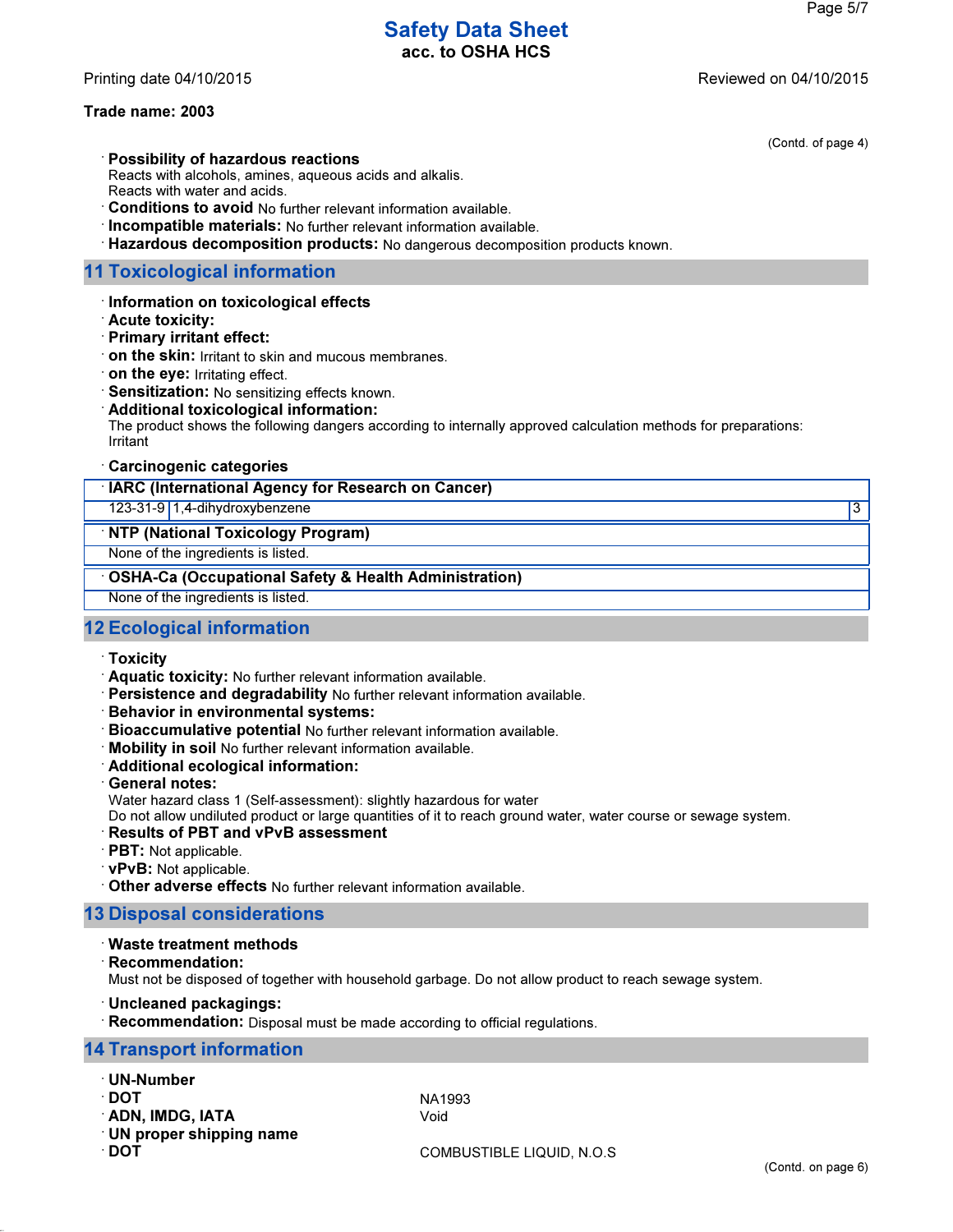Printing date 04/10/2015 **Reviewed on 04/10/2015** 

| <b>ADN, IMDG, IATA</b><br>Transport hazard class(es) | Void                                                              | (Contd. of page 5) |
|------------------------------------------------------|-------------------------------------------------------------------|--------------------|
| <b>DOT, ADN, IMDG, IATA</b>                          |                                                                   |                    |
| ∴Class                                               | Void                                                              |                    |
| $\cdot$ Packing group                                |                                                                   |                    |
| ∙ DOT                                                | Ш                                                                 |                    |
| <b>IMDG, IATA</b>                                    | Void                                                              |                    |
| <b>Environmental hazards:</b>                        |                                                                   |                    |
| $\cdot$ Marine pollutant:                            | No.                                                               |                    |
| <b>Special precautions for user</b>                  | Not applicable.                                                   |                    |
| <b>Transport in bulk according to Annex II of</b>    |                                                                   |                    |
| <b>MARPOL73/78 and the IBC Code</b>                  | Not applicable.                                                   |                    |
| · Transport/Additional information:                  |                                                                   |                    |
| ∸DOT                                                 |                                                                   |                    |
| <b>Quantity limitations</b>                          | On passenger aircraft/rail: 60 L<br>On cargo aircraft only: 220 L |                    |
| UN "Model Regulation":                               |                                                                   |                    |
|                                                      |                                                                   |                    |

15 Regulatory information · Safety, health and environmental regulations/legislation specific for the substance or mixture

| <b>Sara</b>                                                 |
|-------------------------------------------------------------|
| Section 355 (extremely hazardous substances):               |
| 123-31-9 1,4-dihydroxybenzene                               |
| Section 313 (Specific toxic chemical listings):             |
| 123-31-9 1,4-dihydroxybenzene                               |
| TSCA (Toxic Substances Control Act):                        |
| All ingredients are listed.                                 |
| <b>Proposition 65</b>                                       |
| <b>Chemicals known to cause cancer:</b>                     |
| None of the ingredients is listed.                          |
| Chemicals known to cause reproductive toxicity for females: |
| None of the ingredients is listed.                          |
| Chemicals known to cause reproductive toxicity for males:   |
| None of the ingredients is listed.                          |
| Chemicals known to cause developmental toxicity:            |
| None of the ingredients is listed.                          |
| <b>Carcinogenic categories</b>                              |
| <b>EPA (Environmental Protection Agency)</b>                |

109-63-7 diethyl ether--boron trifluoride I (oral) and the state of the state of the state I (oral)

### · TLV (Threshold Limit Value established by ACGIH)

123-31-9 1,4-dihydroxybenzene A3

## · NIOSH-Ca (National Institute for Occupational Safety and Health)

None of the ingredients is listed.

· GHS label elements The product is classified and labeled according to the Globally Harmonized System (GHS).

· Hazard pictograms